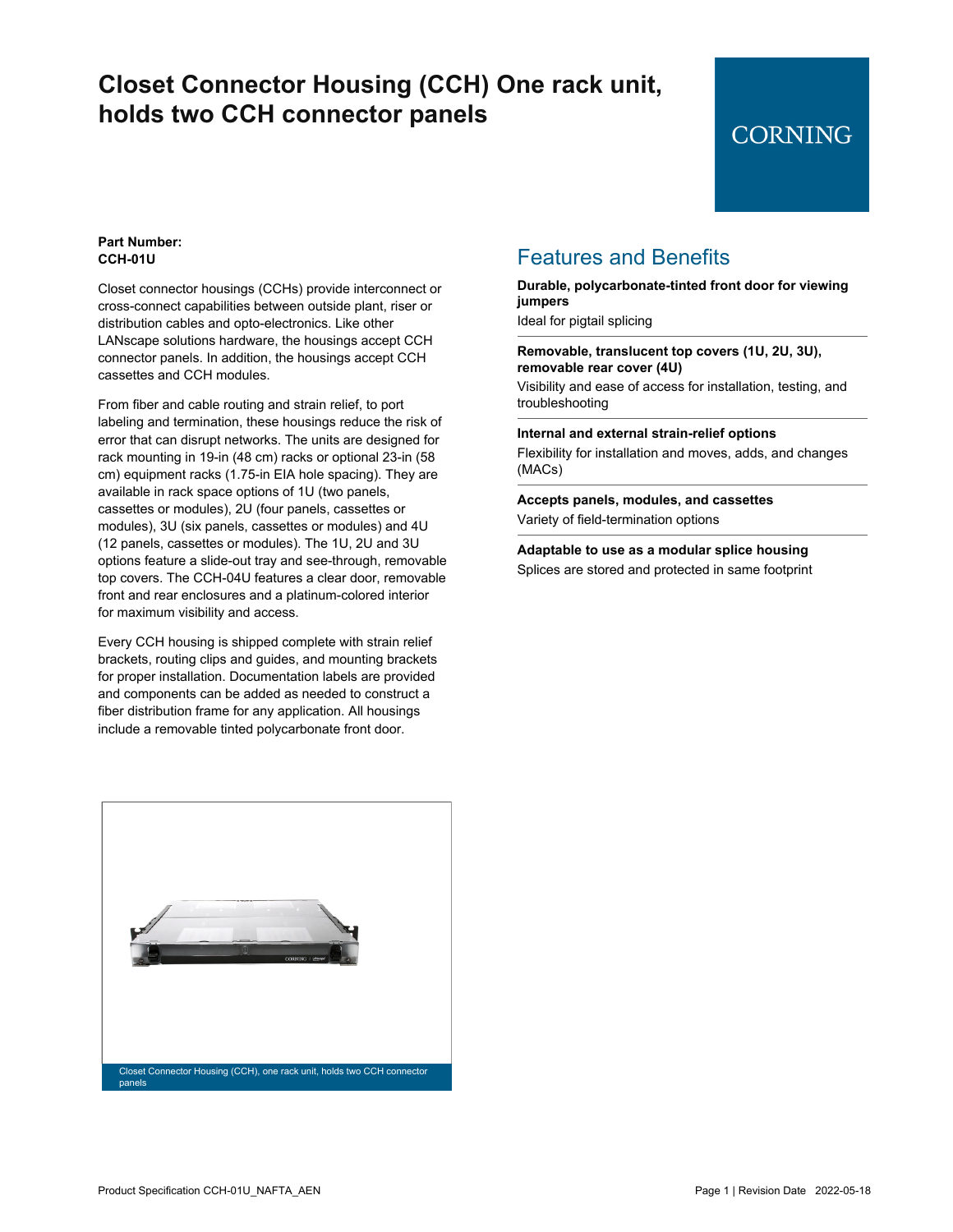# **Closet Connector Housing (CCH) One rack unit, holds two CCH connector panels**

### **Specifications**

| <b>Design</b>              |                                             |  |
|----------------------------|---------------------------------------------|--|
| <b>Fiber Count</b>         | 48                                          |  |
| <b>Housing Material</b>    | Powder-coated metal and polycarbonate tray  |  |
| Cable entry type           | External and Internal strain-relief bracket |  |
| Pigtail Length             | $2.25$ m (7.38 ft)                          |  |
| Housing Type               | <b>CCH</b>                                  |  |
| Locking Availability       | Front or rear                               |  |
| Panel or Module Type       | <b>CCH</b>                                  |  |
| <b>Splice Tray Options</b> | CCH Splice Cassette (CCH-CS)                |  |
| Number of Ports            | 24                                          |  |

| <b>General Specifications</b> |                                                    |
|-------------------------------|----------------------------------------------------|
| Product Type                  | Fiber Optic Hardware                               |
| Environment                   | Indoor                                             |
| Access Type                   | Front and rear access slidable                     |
| Lockable                      | Yes                                                |
| <b>Mounting Type</b>          | Rack 19-in, Rack 23-in, Cabinet-mount              |
| Application                   | Carrier Networks, Data Center, Enterprise Networks |

| <b>Shipping Dimensions</b> |          |  |
|----------------------------|----------|--|
| Height                     | 54.61 cm |  |
| Width                      | 57.15 cm |  |
| Depth                      | 19.05 cm |  |

| <b>Environmental Conditions</b> |                                                       |
|---------------------------------|-------------------------------------------------------|
| Temperature Range, Operation    | $-40\,^{\circ}$ C to 70 $^{\circ}$ C (-40 F to 158 F) |